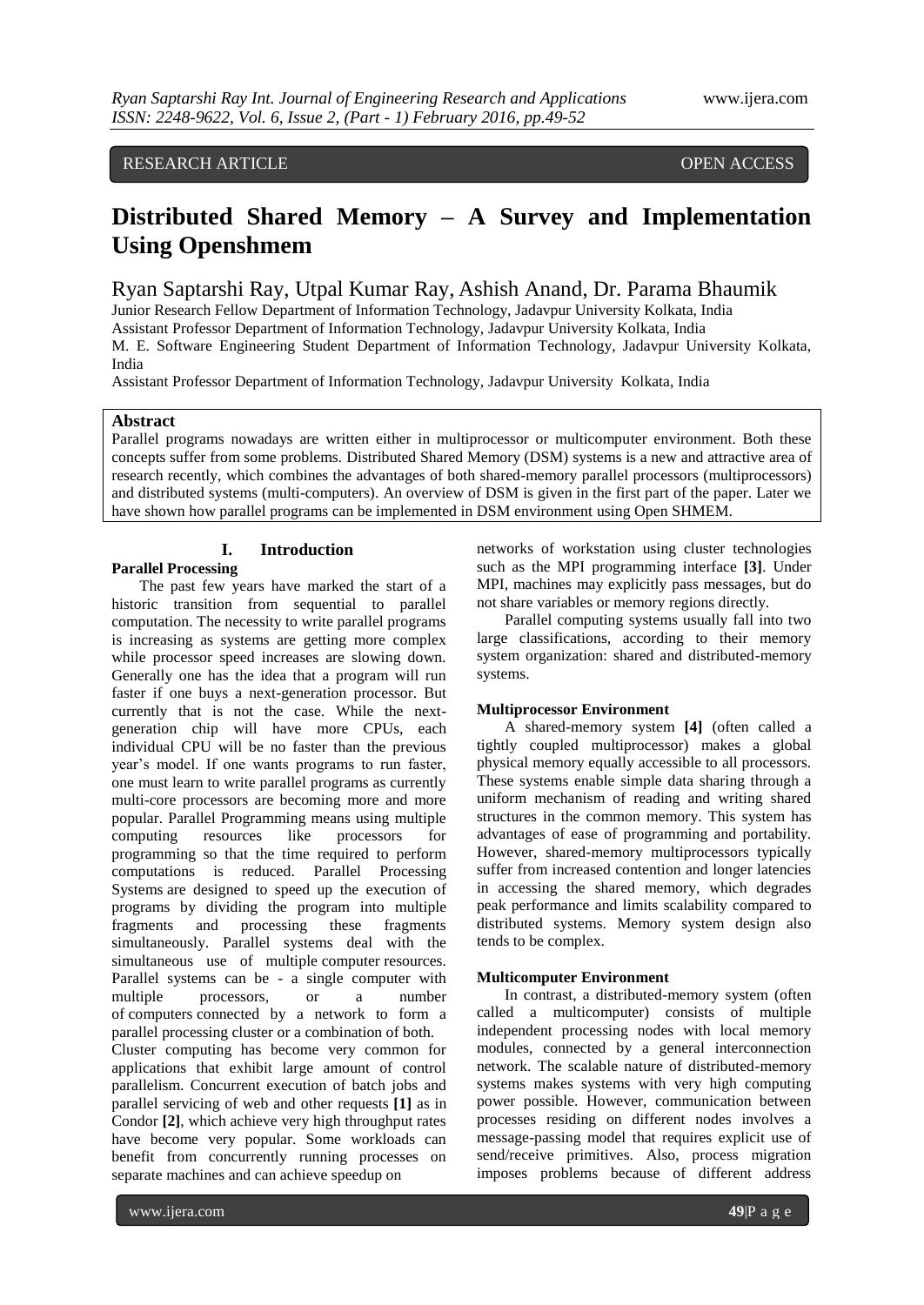spaces. Therefore, compared to shared-memory systems, hardware problems are easier and software problems more complex in distributed-memory systems. **[5]**

Distributed shared memory (DSM) is an alternative to the above mentioned approaches that operates over networks of workstations. DSM combines the advantages of shared memory parallel computer and distributed systems. **[5],[6]**

### **II. DSM – An Overview**

In early days of distributed computing, it was implicitly assumed that programs on machines with no physically shared memory obviously ran in different address spaces. In 1986, Kai Li proposed a different scheme in his PhD dissertation entitled, "Shared Virtual Memory on loosely Coupled Microprocessors", it opened up a new area of research that is known as Distributed Shared Memory (DSM) systems. **[7]**

A DSM system logically implements the sharedmemory model on a physically distributed-memory system. DSM is a model of inter-process communications in distributed system. In DSM, processes running on separate hosts can access a shared address space. The underlying DSM system provides its clients with a shared, coherent memory address space. Each client can access any memory location in the shared address space at any time and see the value last written by any client. The primary advantage of DSM is the simpler abstraction it provides to the application programmer. The communication mechanism is entirely hidden from the application writer so that the programmer does not have to be conscious of data movements between processes and complex data structures can be passed by reference. **[8]**

DSM can be implemented in hardware (Hardware DSM) as well as software (Software DSM). Hardware implementation requires addition of special network interfaces and cache coherence circuits to the system to make remote memory access look like local memory access. So, Hardware DSM is very expensive. Software implementation is advantageous as in this case only software has to be installed. In Software DSM a software layer is added between the OS and application layers and kernel of OS may or may not be modified. Software DSM is more widely used as it is cheaper and easier to implement than Hardware DSM.

# **III. DSM – Pros and Cons Pros**

Because of the combined advantages of the shared-memory and distributed systems, DSM approach is a viable solution for large-scale, highperformance systems with a reduced cost of parallel software development. **[5]**

In multiprocessor systems there is an upper limit to the number of processors which can be added to a single system. But in DSM according to requirement any number of systems can be added. DSM systems are also cheaper and more scalable than both multiprocessors and multi-computer systems. In DSM message passing overhead is much less than multi-computer systems.

#### **Cons**

Consistency can be an important issue in DSM as different processors access, cache and update a shared single memory space. Partial failures or/and lack of global state view can also lead to inconsistency.

# **IV. Implementation of DSM using OpenSHMEM**

## **An Overview – OpenSHMEM**

OpenSHMEM is a standard for SHMEM library implementations which can be used to write parallel programs in DSM environment. SHMEM is a communications library that is used for Partitioned Global Address Space (PGAS) **[9]** style programming. The key features of SHMEM include one-sided point-to-point and collective communication, a shared memory view, and atomic operations that operate on globally visible or "symmetric" variables in the program. **[10]**

#### **Code Example**

The code below shows implementation of parallel programs in DSM environment using OpenSHMEM.

#include <stdio.h>

#include <shmem.h> //SHMEM library is included #define LIMIT 7

long pSync[SHMEM\_BARRIER\_SYNC\_SIZE];

#### int pWrk[SHMEM\_REDUCE\_MIN\_WRKDATA\_SIZE ];

```
int global_data[LIMIT] = {1,2,3,4,5,6,7};
int result[LIMIT];
int main(int argc, char **argv)
{
   int rank, size, number, i, j;
   int local_data[LIMIT];
  start_pes(0);
  size = num pes();rank = my_pe();
  shmem_barrier(0,0,3,pSync);
  if (rank == 0)
   {
         for(i=0; i < LIMIT; i++)local_data[i] = 0; //Local array is initialized
   }
```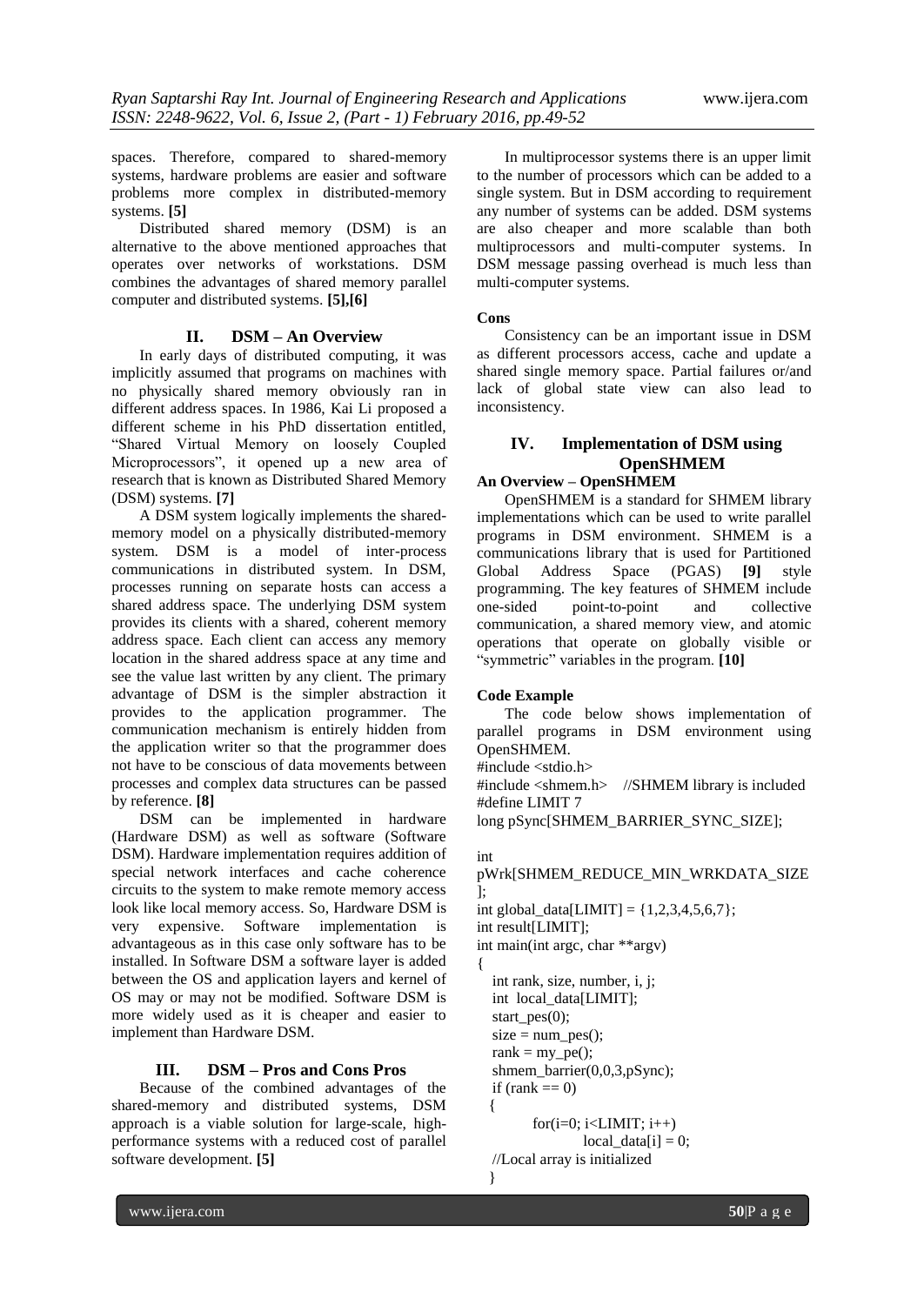#### else

```
 {
         if (rank%2 == 1)
          {
            for(i=0; i < LIMIT; i++) {
                  local data[i] = global data[i] + 1;
          }
          }shmem_quiet();
         if(rank%2 == 0) {
            for(i=0; i<LIMIT; i++)
             {
                  local_data[i] = global_data[i] - 1; }
          }shmem_quiet();
   }
  shmem_int_sum_to_all(result,
local_data,LIMIT,0,0,size, pWrk,pSync);
  shmem_quiet();
  if (rank == 0)
   {
         printf("Updated Data\n");
         for(i=0; i<LIMIT; i++) printf("%3d", result[i]);
         printf("\n\langle n"\rangle;
   }
  shmem_barrier_all();
   return 0;
```
}

In the above program, an array of integers is taken as input. Increment operation and decrement operation are performed on the array by multiple Processing Elements (PEs) in the network. PEs with odd *rank* perform increment and those with even *rank* perform decrement on the array. Finally sum of these values is shown as output.

Various functions of SHMEM library are used here. Below we are giving a brief overview of these functions.

*start\_pe***s()** – This routine should be the first statement in a SHMEM parallel program. It allocates a block of memory from the symmetric heap.

*num\_pes()* – This routine returns the total number of PEs running in an application.

 $mv$   $pe()$  – This routine returns the processing element (PE) number of the calling PE. It accepts no arguments. The result is an integer between 0 and npes - 1, where npes is the total number of PEs executing the current program.

*shmem\_barrier(PE\_start, logPE\_stride, PE\_size,*  $pSync$  – This routine does not return until the subset<br>of PEs specified by PE start. PEs specified by PE\_start, logPE\_stride and PE\_size, has entered this routine at the same point of the execution path. The arguments are as follows:

*PE\_start* – It is the lowest virtual PE number of the active set of PEs. PE\_start must be of type integer.

*logPE\_stride* - The log (base 2) of the stride between consecutive virtual PE numbers in the active set. *logPE\_stride* must be of type integer.

*PE\_size* – It is the number of PEs in the active set. *PE\_size* must be of type integer. *pSync* - It is a symmetric work array.

*shmem\_quiet()*  $-It$  is one of the most useful routines as it ensures ordering of delivery of several remote operations.

*shmem\_int\_sum\_to\_all(target, source, nreduce, PE\_start, logPE\_stride, PE\_size, pWrk, pSync)* – It is a reduction routine which computes one or more reductions across symmetric arrays on multiple virtual PEs. Some of the arguments are same as mentioned above and the rest are as follows: *target* – It is a symmetric array of length nreduce elements to receive the results of the reduction operations.

*source* – It is a symmetric array, of length nreduce elements, that contains one element for each separate reduction operation. The *source* argument must have the same data type as *target*.

*nreduce* – It is the number of elements in the *target* and *source* arrays.

*pWrk* – It is a symmetric work array. The *pWrk* argument must have the same data type as *target*.

*shmem\_barrier\_all()* – This routine does not return until all other PEs have entered this routine at the same point of the execution path.

The code is compiled as following:

*\$oshcc <filename> -o <object\_filename>*

The code is executed as following:

*\$oshrun –np <PE\_size> --hostfile <hostfile\_name> <object\_filename>*

Here *hostfile* is a file containing the ip addresses of all PEs in the network. **[13]**

Output of the above code for  $PE\_size = 3$  was as shown below:

2 4 6 8 10 12 14

# **V. STM in DSM Environment**

Software Transactional Memory (STM) **[12]** is a promising new approach to programming sharedmemory parallel processors. It is an alternative approach to locks for solving the problem of synchronization in parallel programs. It allows portions of a program to execute in isolation, without regard to other, concurrently executing tasks. A programmer can reason about the correctness of code within a transaction and need not worry about complex interactions with other, concurrently executing parts of the program. Up till now STM codes have been executed in multiprocessor environment only. Many works are going on to implement STM in DSM environment (such as Atomic RMI) and it is expected that this will lead to improved performance of STM. **[11]** Atomic RMI is a distributed transactional memory frame-work that supports the control flow model of execution. Atomic